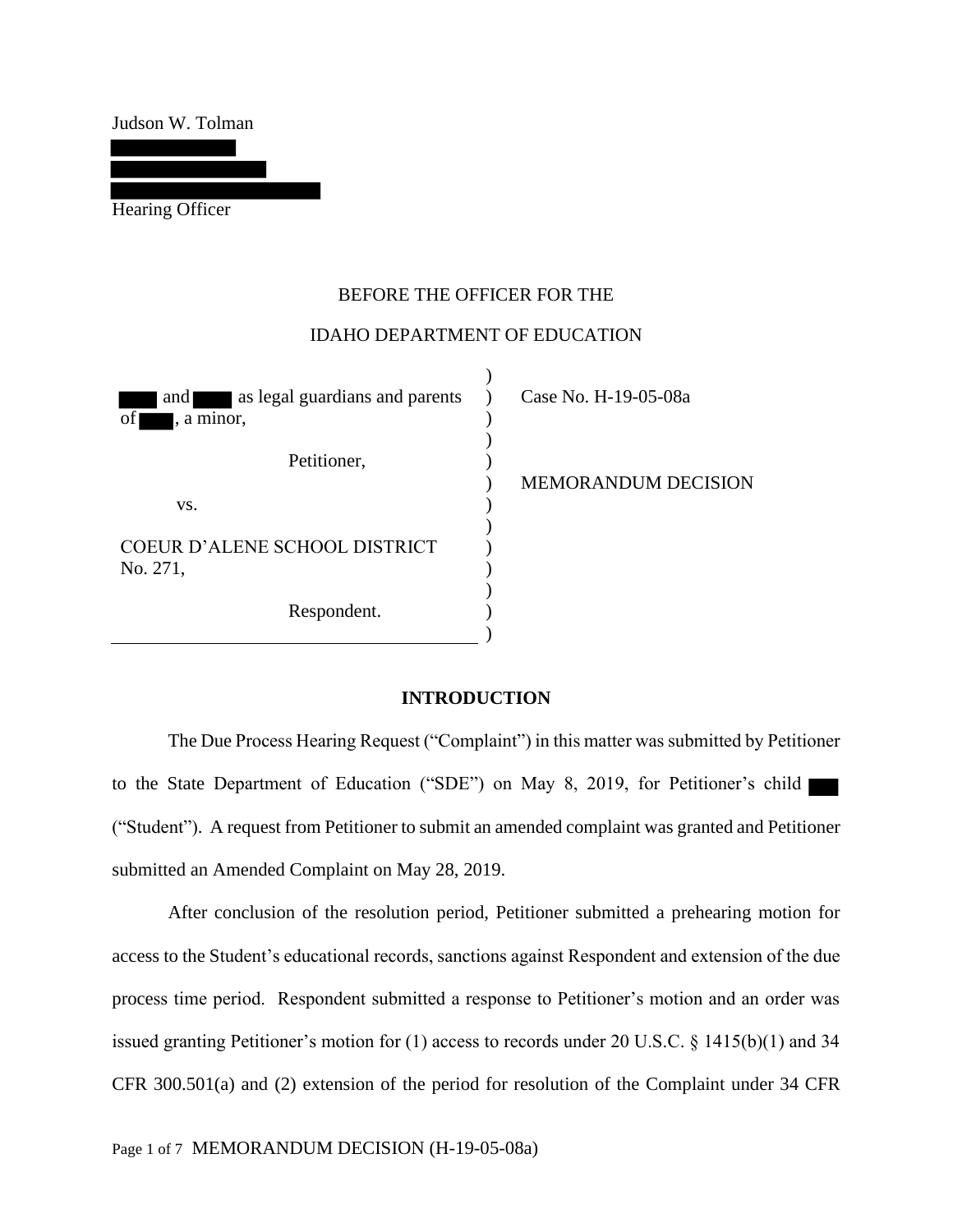300.515(c). The time period for completing the due process hearing was extended to October 25, 2019. Petitioner's motion was denied as to the request for sanctions. Pursuant to the order on Petitioner's motion, Petitioner was granted access to review all the Student's educational records regularly maintained by the school district. Petitioner was also given electronic copies of all such records.

On September 13, 2019, Respondent submitted a MOTION TO DISMISS OR IN THE ALTERNATIVE MOTION FOR SUMMARY JUDGMENT ("MOTION"). The initial period for Petitioner to submit a response to the MOTION was set for September 27, 2019. Petitioner requested extension of the time period in which to respond to the MOTION and extension of the period for concluding the due process hearing. The response period was extended to October 3, and then to October 31, 2019. Each of these extensions was granted in response to Petitioner's requests based on Petitioner's asserted health care needs. Petitioner also requested that the due process hearings be scheduled for Mondays as this was the only weekday Petitioner . was available to attend.

Page 2 of 7 MEMORANDUM DECISION (H-19-05-08a) In an Order dated October 15, 2019, the Petitioner was ordered to submit: 1) a statement from Petitioner 's physician to support Petitioner's request to extend the due process hearing period on account of Petitioner  $\blacksquare$  's medical needs, and 2) a statement from Petitioner  $\blacksquare$  's employer to support Petitioner's request to schedule the due process hearing exclusively on Mondays because it was the only weekday when Petitioner 's work schedule would allow her to attend. Petitioner did not submit either statement as required by this Order. Petitioner did communicate with the hearing officer that **...**'s work schedule had changed and that was available to participate in due process hearings on Mondays and Tuesdays. Although Petitioner failed to submit a statement from Petitioner  $\blacksquare$  's physician additional time was granted for Petitioner to respond to the MOTION and for completion of the due process hearing. The due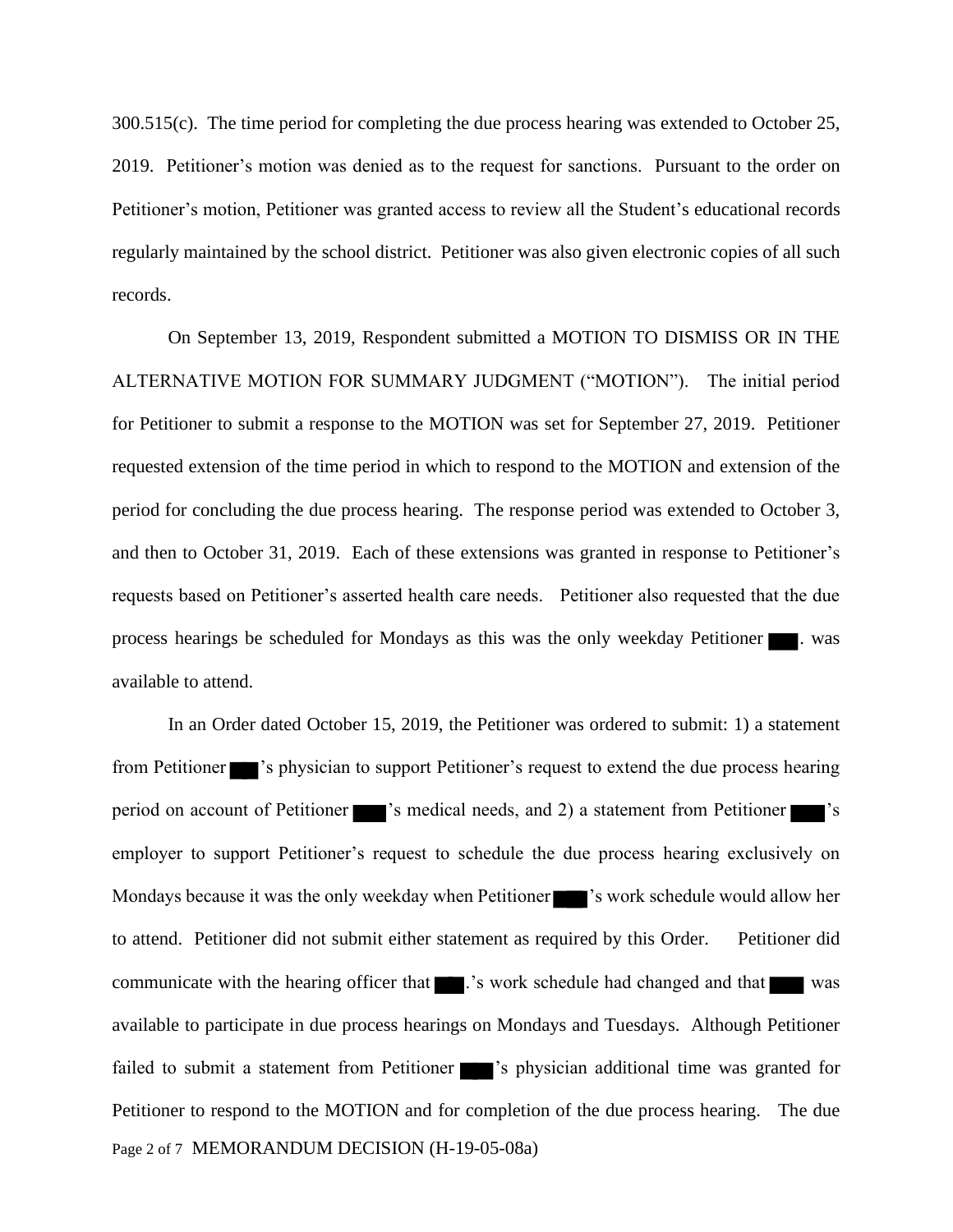process hearing was scheduled for Monday and Tuesday, January 13-14, 2020, and the due process hearing completion date was extended to January 27, 2020.

Petitioner was given an additional opportunity to submit a response to the MOTION on or before December 13, 2019; however, no response to the MOTION was submitted by Petitioner. An ORDER ON RESPONDENT'S MOTION TO DISMISS OR IN THE ALTERNATIVE MOTION FOR SUMMARY JUDGMENT ("Summary Judgment Order") was issued on December 15, 2019. The Summary Judgment Order denied in part and granted in part Respondent's MOTION. The claims surviving summary judgment and proceeding to the due process hearing were Petitioner's claims that:

- 1. Respondent failed to provide prior written notice of a significant change in Student's Individual Education Plan ("IEP"), namely, changing the services provided to Student from an IEP under the Individuals with Disabilities Education Act ("IDEA") to a 504 Plan.
- 2. Respondent has denied Student a Free Appropriate Public Education ("FAPE") by removing Student's IEP under the IDEA.
- 3. Student has been denied FAPE by Respondent's failure to develop an IEP that would help Student meet Student's math goals.
- 4. Respondent denied Student FAPE by failing to take adequate steps to protect Student from bullying.
- 5. Respondent failed to provide prior written notice about Extended School Year services ("ESY") for Christmas, spring and summer break in a timely fashion that would allow Petitioner to file for a due process hearing before the state of the break.

## **DUE PROCESS HEARING**

A Scheduling Order dated December 3, 2019, set forth the due process hearing dates and

pre-hearing disclosure dates. Pursuant to this Order a list of all exhibits and witnesses were to be

disclosed to the opposing party and submitted to the hearing officer on or before January 6, 2020.

Copies of proposed exhibits were to be provided to the opposing party by the same date.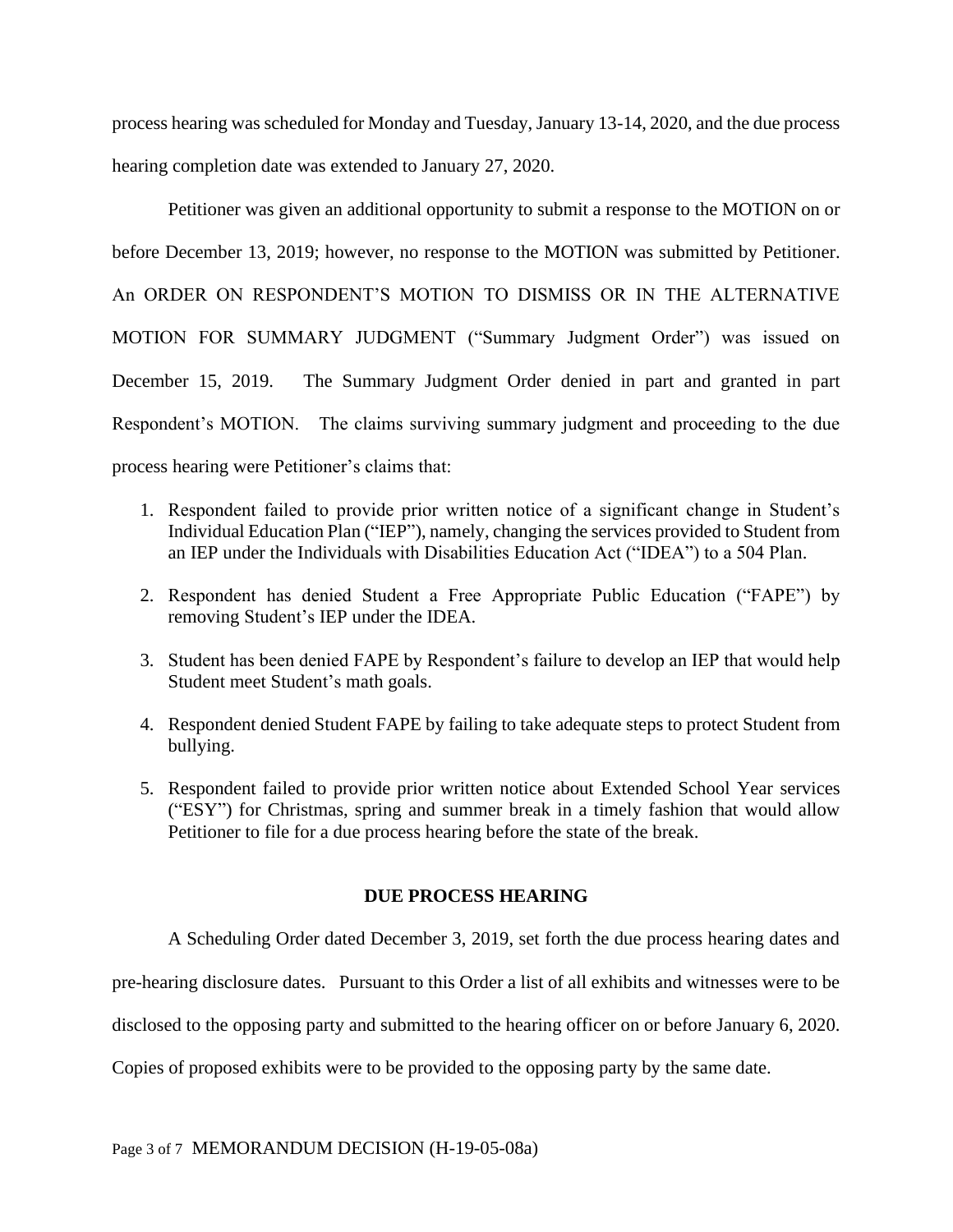On January 6, 2020, Respondent served upon Petitioner and submitted to the hearing officer Respondent's list of exhibits and witnesses, and copies of all Respondent's proposed exhibits were emailed to Petitioner.

Petitioner did not serve or submit a list of exhibits or witnesses, and copies of Petitioner's proposed exhibits were not provided to Respondent.

On Monday, January 13, 2020, Respondent appeared at the hearing. Neither Petitioner or . appeared for the hearing. At 9:05 a.m., five minutes after the time to begin the hearing, Petitioner . sent an email to the hearing officer and Respondent's legal counsel indicating that Petitioner  $\blacksquare$ . could not proceed with the due process hearing. The hearing officer with Respondent's legal counsel called Petitioner. On the call Petitioner stated that he was having health issues and could not attend the hearing. When the hearing officer asked if Petitioner . would be coming to participate in the hearing Petitioner . disconnected the phone call.

#### **BURDEN OF PROOF**

"The burden of proof in an administration hearing challenging an IEP is properly placed upon the party seeking relief." Schaffer ex rel. Schaffer v. Weast, 546 U.S. 49, 62, 126 S.Ct. 528, 163 L.Ed.2d 387 (2005). Commenting on Schaffer, the Ninth Circuit stated: "[T]he ordinary default rule [is] that plaintiffs bear the risk of failing to prove their claims, … [a]bsent some reason to believe that Congress intended otherwise, … we will conclude that the burden of persuasion lies where it usually falls, upon the party seeking relief." Van Duyn v. Baker School Dist. 5J, 502 F.3d 811, 820 (9<sup>th</sup> Cir. 2007).

Applying Schaffer, and the Ninth Circuit opinion in Van Duyn, Petitioner bears the burden of proof on the issues for determination in this matter.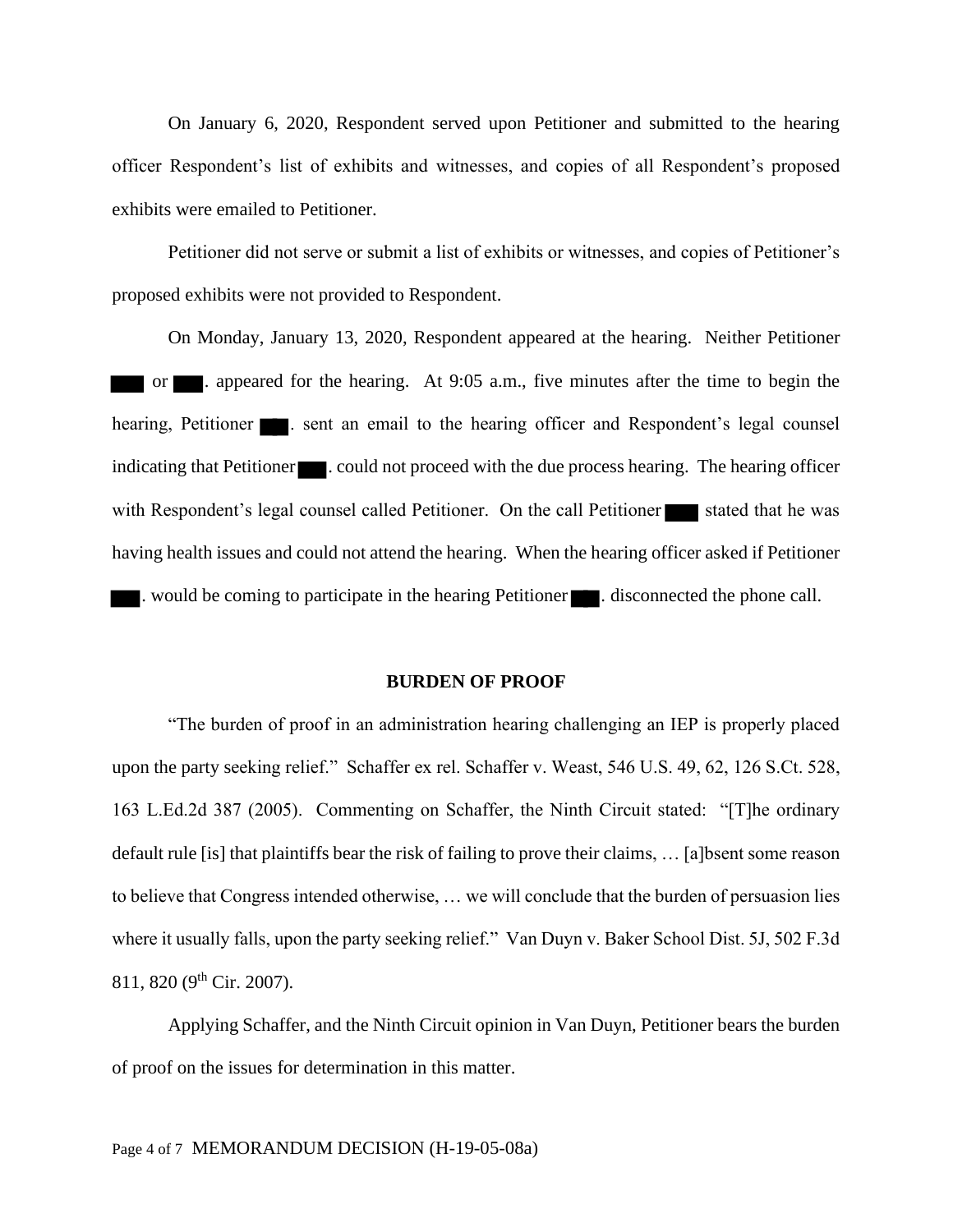#### **FINDINGS OF FACT**

1. Petitioner did not disclose exhibits pursuant to the Scheduling Order and Petitioner failed to submit any exhibits in support of Petitioner's claim.

2. Petitioner did not disclose witnesses pursuant to the Scheduling Order and Petitioner failed to produce any witness testimony in support of Petitioner's claim.

3. Neither Petitioner **a** nor Petitioner **appeared** at the due process hearing and no evidence was put forth in support of Petitioner's claims.

## **CONCLUSIONS OF LAW**

Petitioner, as the party seeking relief, has the burden to prove Petitioner's claims. No exhibit evidence or witness testimony was disclosed by Petitioner as required by the Scheduling Order and Petitioner did not appear at the due process hearing to present evidence. Petitioner presented no evidence in support of Petitioner's claims and therefore failed to meet Petitioner's burden of proof on all claims.

#### **CONCLUSION**

The Complaint stated nine claims against Respondent. Four of Petitioner's claims were dismissed in the Summary Judgment Order. Petitioner's remaining claims were set for hearing on January 13, 2020. Petitioner did not appear at the hearing and no evidence was presented at the due process hearing in support of Petitioner's claims; therefore, Petitioner failed to meet Petitioner's burden of proof on the remaining claims. Accordingly, Petitioner's Complaint is DISMISSED.

So ORDERED this  $27<sup>TH</sup>$  day of January, 2019.

 $\sqrt{s/}$ Hearing Officer

Page 5 of 7 MEMORANDUM DECISION (H-19-05-08a)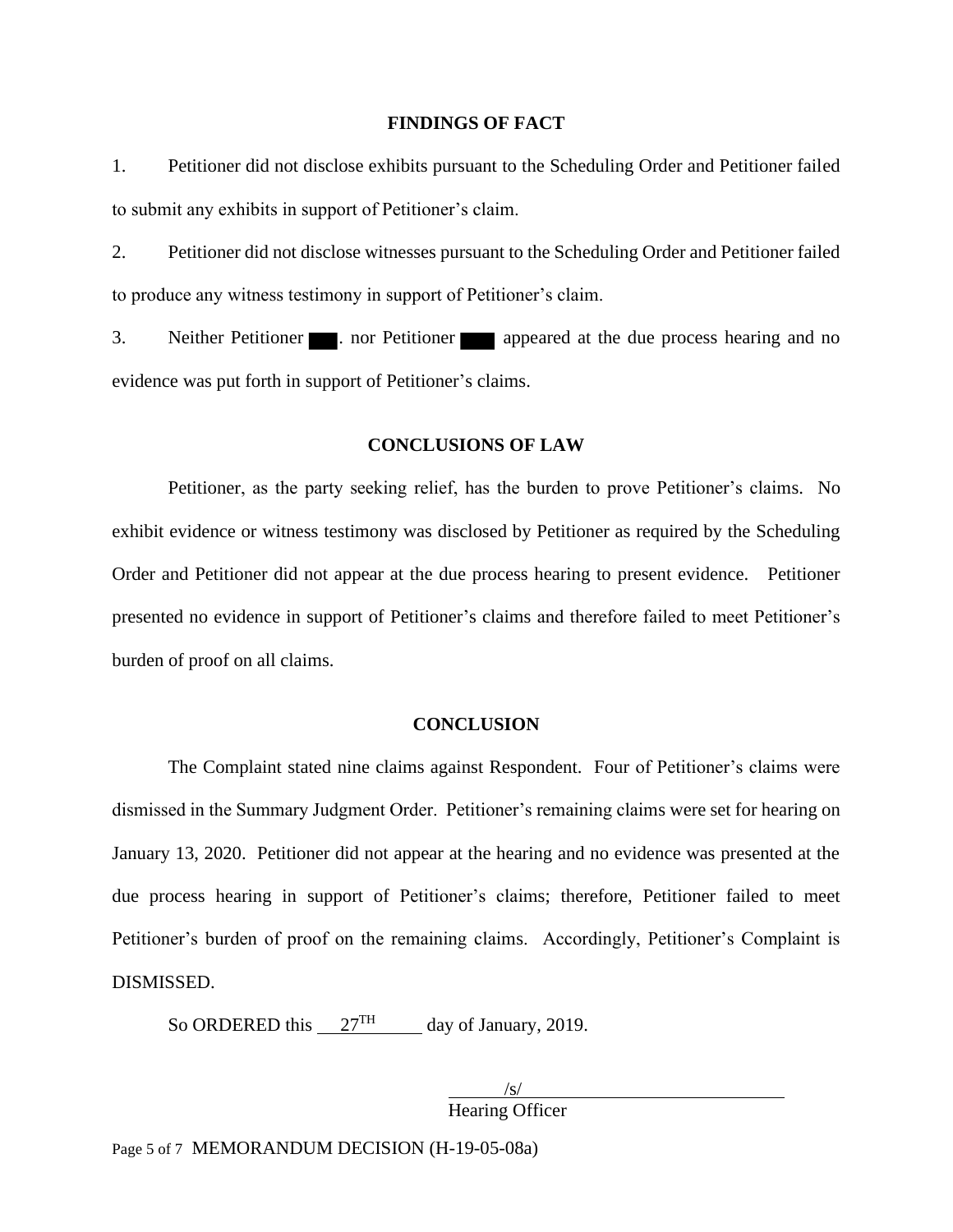#### **NOTICE**

Any party aggrieved by the findings and decision herein has the right to bring a civil action with respect to the due process complaint notice requesting a due process hearing under 20 U.S.C. §1415(i)(1). The action may be brought in any State court of competent jurisdiction or in a district court of the United States without regard to the amount in controversy. (See 20 U.S.C. §1415(1)(2)). 20 U.S.C. §1415(i)(2)(a) provides that: Time limitation: The party bringing the action shall have 90 days from the date of this decision to file a civil action**, or if the State has an explicit time limitation for bringing civil actions under Part B of the Act, in the time allowed by State law. (Emphasis Added)**. IDAPA 08.02.03.109.05(g) provides that "An appeal to civil court must be filed within forty-two (42) calendar days from the date of issuance of the hearing officer's decision."